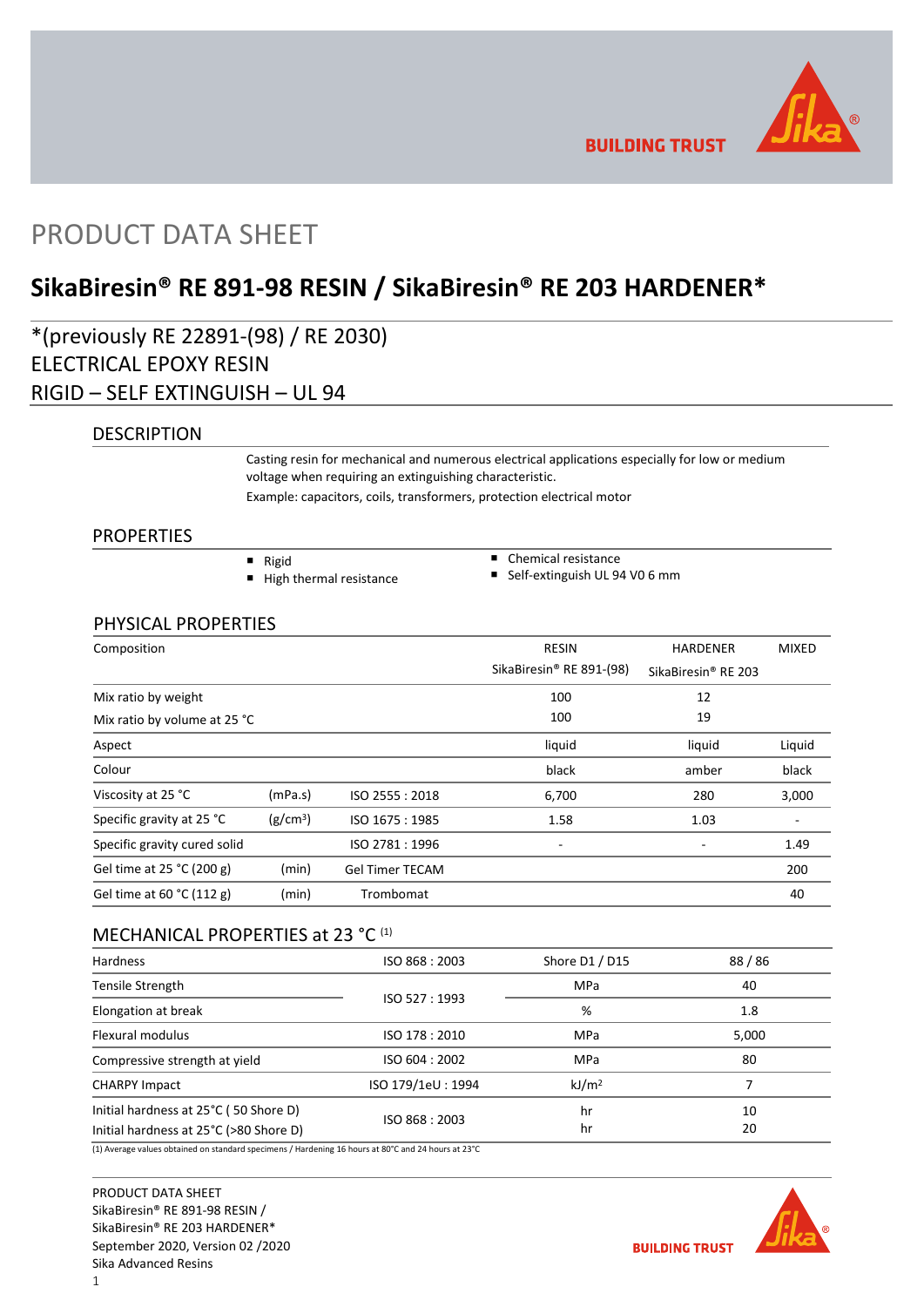# THERMAL AND SPECIFIC PROPERTIES (1)

| Working temperature                                                                     |                 | °C                  | $-40$ to $+150$ |
|-----------------------------------------------------------------------------------------|-----------------|---------------------|-----------------|
| Maximun working temperature                                                             | -               | °C                  | $+160$          |
| Thermal conductivity                                                                    | EN 993-15       | W/m.K               | 0.65            |
| Glass transition temperature (Tg)                                                       | ISO 11359: 1999 | °C                  | 65              |
| Coefficient of thermal expansion (CTE)<br>$[-20 \text{ to } +50]$ °C<br>[+90 to +130]°C | ISO 11359: 1999 | $10^{-6}$ K $^{-1}$ | 60<br>130       |
| Auto-extinguishing                                                                      | UL94: 1979      | 6 mm                | $VO^{(3)}$      |
| Glow-wire flammability index (GWFI)                                                     | IEC 60695-2-12  | $3 \, \text{mm}$    | $960^{\circ}$ C |
| Glow-wire ignition temperature (GWIT)                                                   | IEC 60695-2-13  | $3 \, \text{mm}$    | $960^{\circ}$ C |
| Water absorption $(23^{\circ}C - 24$ Hours)                                             | ISO 62:1999     | %                   | 0.1             |
| Directive 2015/863/EU (ROHS) <sup>(2)</sup>                                             |                 |                     | Conform         |

(1) Average values obtained on standard specimens / Hardening 16 hours at 80°C and 24 hours at 23°C.

(2) European directive on the restriction of the use of certain hazardous substances electrical and electronic equipment.

(3) UL file number E113398

# DIELECTRIC AND INSULATING PROPERTIES at 23°C **(1)**

| Dielectric strength (50 Hz - 1 mm)       | CEI 60243-1 E2:1998 | kV/mm        | 27          |
|------------------------------------------|---------------------|--------------|-------------|
| Dielectric constant $\epsilon$ (100 Hz)  | CEI 60250 : 1969    |              |             |
| Dissipation factor tan $\delta$ (100 Hz) | CEI 60250 : 1969    |              | 0.04        |
| Volume resistivity (1.000 V)             | CEI 60093 E2:1980   | $\Omega$ .cm | $5.10^{15}$ |

(1) Average values obtained on standard specimens / Hardening 16 hours at 80°C and 24 hours at 23°C

# PROCESSING

- Settling may be observed on the RESIN. In that case, it is necessary to mix the RESIN part until both colour and aspect become homogeneous. This is not harmful for the product quality.
- Both parts (RESIN and HARDENER) have to be mixed at a temperature higher than 18°C according to the mix ratio indicated on the technical data sheet. Before casting check that parts or moulds are free of any trace of moisture.

### HANDLING PRECAUTIONS

Normal health and safety precautions should be observed when handling these products :

- **Ensure good ventilation.**
- Wear gloves, glasses and protective clothes.

For further information, please consult the Safety Data Sheets.

## STORAGE CONDITIONS

Shelf life is 12 months for the RESIN and 12 months for HARDENER in a dry place and in their original unopened containers at a temperature between 15 to 25°C. Any open can must be tightly closed under dry inert gas (dry air, nitrogen, etc…).

### PACKAGING

Packaging information on request, please contact your local sales representative or find your local contact on [www.sikaadvancedresins.com](http://www.sikaadvancedresins.com/)

# FURTHER INFORMATION

PRODUCT DATA SHEET SikaBiresin® RE 891-98 RESIN / SikaBiresin® RE 203 HARDENER\* September 2020, Version 02 /2020 Sika Advanced Resins  $\overline{2}$